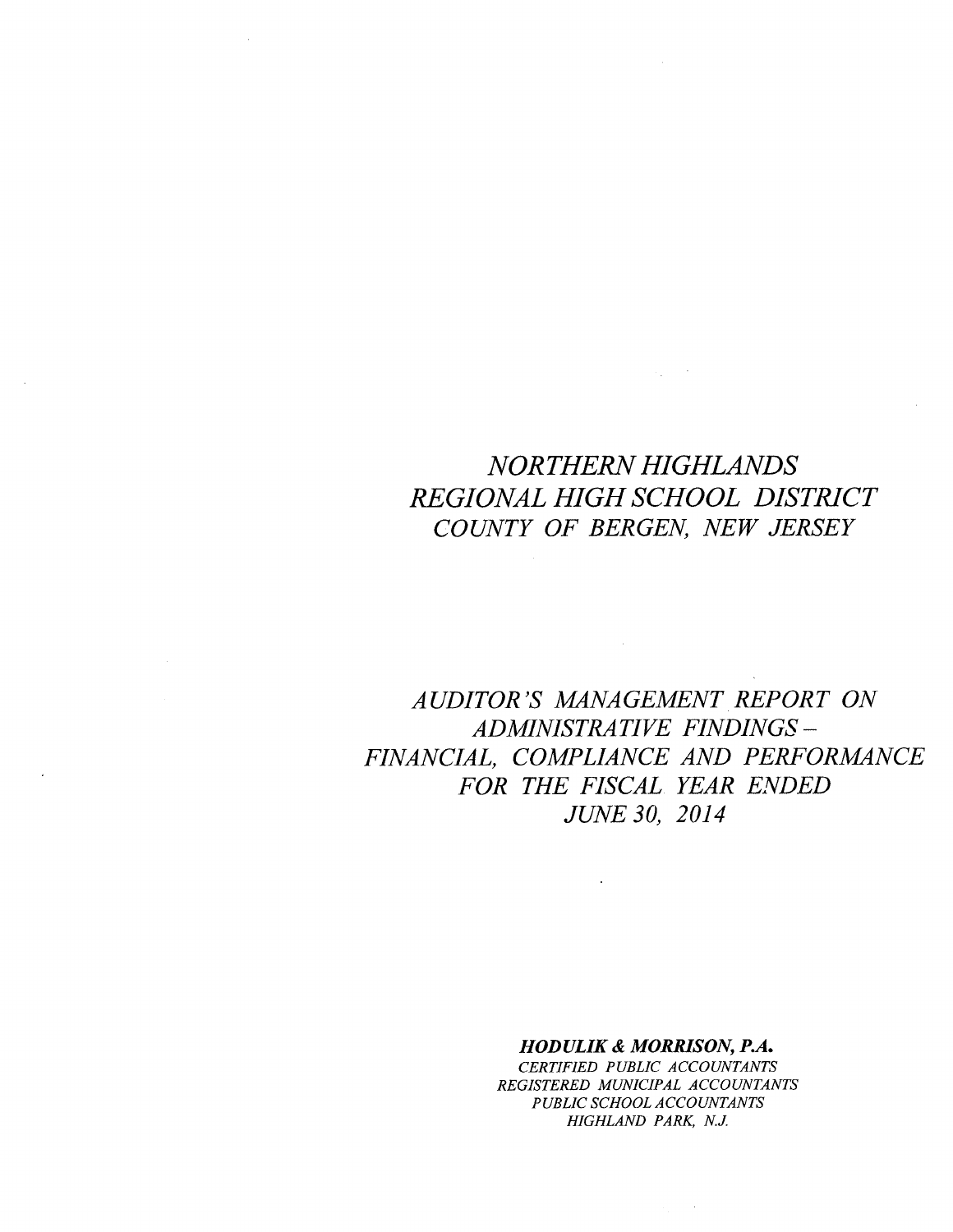# **NORTHERN HIGHLANDS REGIONAL HIGH SCHOOL DISTRICT BERGEN COUNTY, NEW JERSEY**

# **AUDITORS MANAGEMENT REPORT ON ADMINISTRATIVE FINDINGS - FINANCIAL, COMPLIANCE AND PERFORMANCE**

# **TABLE OF CONTENTS**

| Independent Auditor's Report                                  | 1                       |
|---------------------------------------------------------------|-------------------------|
| Scope of Audit                                                | $\overline{2}$          |
| <b>Administrative Practices and Procedures</b>                |                         |
| Insurance                                                     | 2                       |
| <b>Official Bonds</b>                                         | $\overline{c}$          |
| <b>Tuition Charges</b>                                        | $\overline{2}$          |
| Financial Planning, Accounting and Reporting                  |                         |
| <b>Examination of Claims</b>                                  | 3                       |
| Payroll Account                                               | $\frac{3}{3}$           |
| Reserve for Encumbrances and Accounts Payable                 |                         |
| Classification of Expenditures                                | 3                       |
| Travel                                                        | $\overline{\mathbf{3}}$ |
| Unemployment Compensation Insurance Trust Fund                | 4                       |
| <b>Investment of Idle Funds</b>                               | $\overline{\mathbf{4}}$ |
| Board Secretary's Records                                     | 4                       |
| <b>General Fixed Assets</b>                                   | 4                       |
| Elementary and Secondary Education Act of 1965 (E.S.E.A.), as |                         |
| amended by the Improving America's Schools Act of 1994        | 4                       |
| Other Special Federal and/or State Projects                   | $4 - 5$                 |
| T.P.A.F. Reimbursement                                        | 5                       |
| <b>School Purchasing Programs</b>                             |                         |
| Contracts and Agreements Requiring Advertisement for Bids     | $5 - 6$                 |
| School Food Service Fund                                      | $6 - 7$                 |
| <b>Student Activity Funds</b>                                 | 7                       |
| Application for State School Aid                              | 7                       |
| <b>Pupil Transportation</b>                                   | $\overline{7}$          |
| Follow-Up on Prior Year Findings                              | $\boldsymbol{7}$        |
| Summary of Recommendations                                    | $\bf 8$                 |
| Acknowledgment                                                | 8                       |
| <b>Schedule of Audited Enrollments</b>                        | $9 - 10$                |
| <b>Excess Surplus Calculation</b>                             | $11 - 12$               |
|                                                               |                         |

 $\sim$ 

**Tax ID Number 221696560**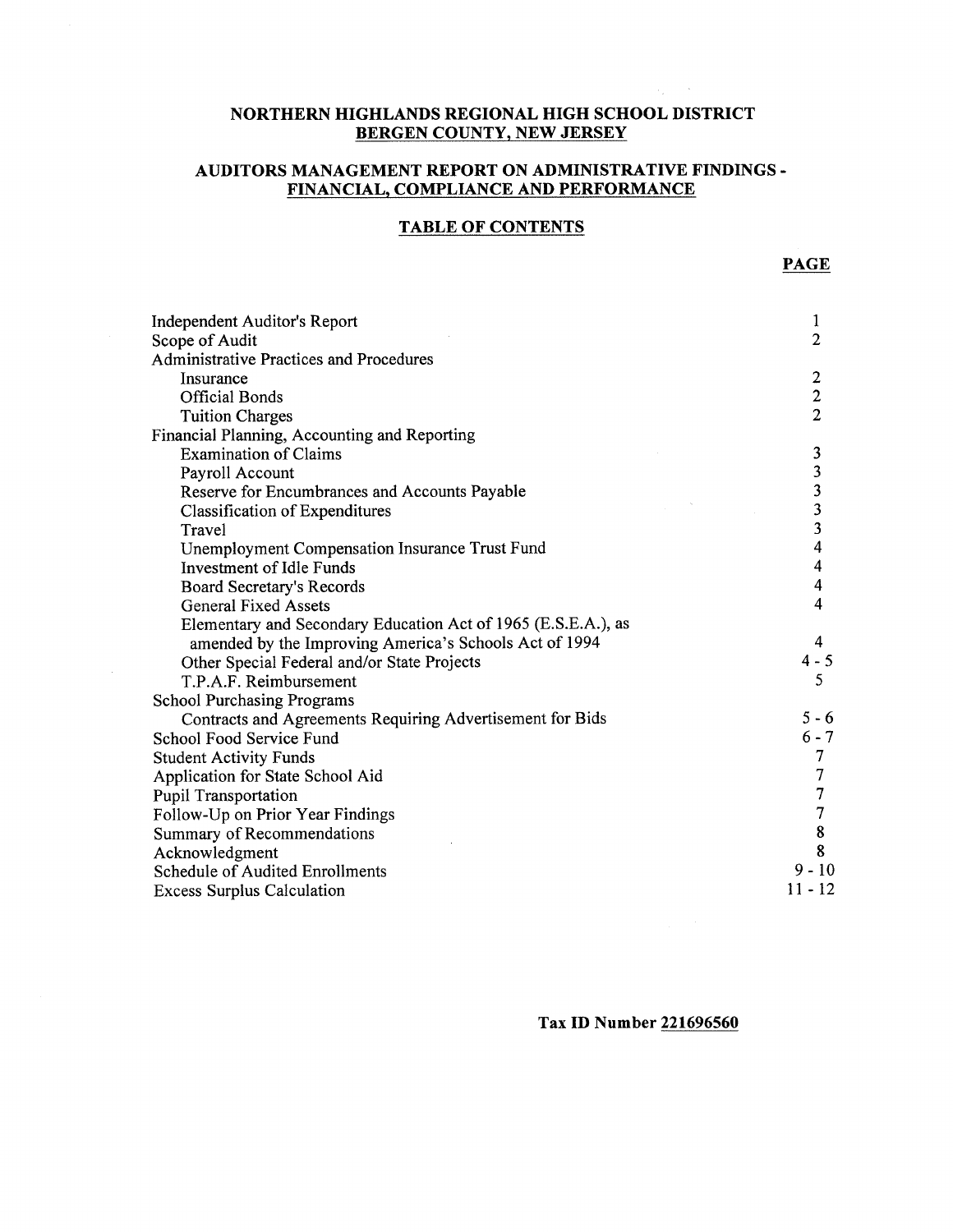#### **HODULIK & MORRISON, P.A.**

CERTIFIED PUBLIC ACCOUNTANTS REGISTERED MUNICIPAL ACCOUNTANTS PUBLIC SCHOOL ACCOUNTANTS 1102 RARITAN AVENUE, P.O. BOX 1450 HIGHLAND PARK, NJ 08904 (732) 393-1000 (732) 393-1196 (FAX)

ANDREW G. HODULIK, CPA, RMA, PSA ROBERT S. MORRISON, CPA, RMA, PSA

JO ANN BOOS, CPA, PSA PADMAJA RAO, CPA

MEMBERS OF: AMERICAN INSTITUTE OF CPA'S NEW JERSEY SOCIEIY OF CPA'S REGISTERED MUNICIPAL ACCOUNTANTS OF N.J.

## INDEPENDENT AUDITOR'S REPORT

Honorable President and Members of the Board of Education Northern Highlands Regional High School District County of Bergen, New Jersey

We have audited, in accordance with generally accepted auditing standards and *Government Auditing Standards* issued by the Comptroller General of the United States, the basic financial statements of the Board of Education of the Northern Highlands Regional High School District, County of Bergen, New Jersey, as of and for the year ended June 30, 2014, and have issued our report thereon dated September 11,2014.

As part of our audit, we performed procedures required by the New Jersey Department of Education, and the findings and results thereof are disclosed on the following pages, as listed in the accompanying table of contents.

This report is intended for the information of the Northern Highlands Regional High School District's Board of Education, management and the New Jersey Department of Education. However, this report is a matter of public record and its distribution is not limited.

Hodulik : Marian, P.A.

HODULIK & MORRISON, P.A. Certified Public Accountants Public School Accountants

Robert S. Morrison Certified Public Accountant Public School Accountant #871

Highland Park, New Jersey September 11,2014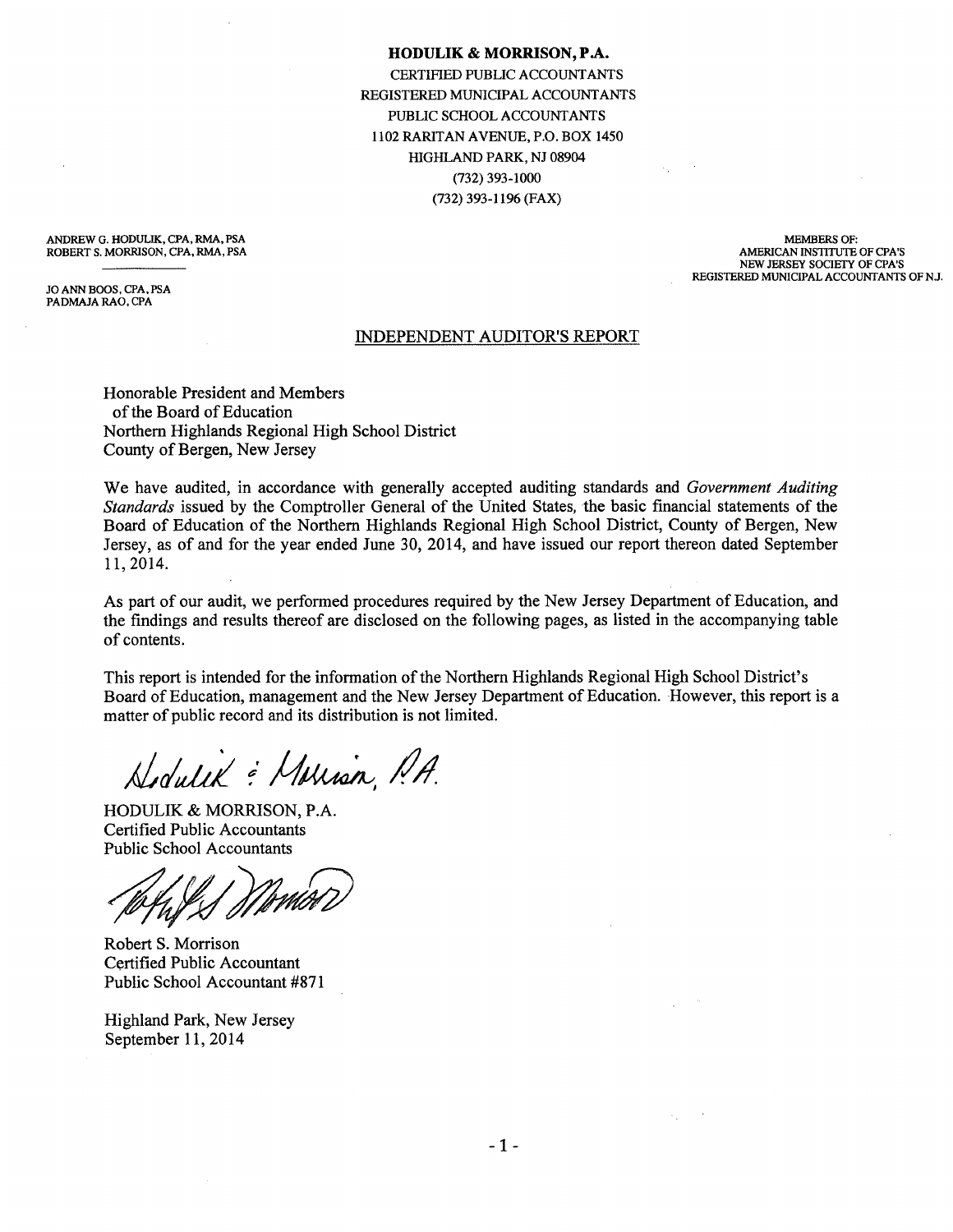# ADMINISTRATIVE FINDINGS FINANCIAL, COMPLIANCE AND PERFORMANCE REPORTING

#### SCOPE OF AUDIT

The audit covered the financial transactions of the Board Secretary/School Business Administrator and the Treasurer of School Moneys, the activities of the Board of Education and the records of the various funds under the auspices of the Board of Education.

The audit did not and could not determine the character of services rendered for which payment had been made nor could it determine the character, proper price or quantity of materials supplied for which claims had been passed. These details were necessarily covered by the approval of such claims. Revenues and receipts were established and verified as to sources and amount only insofar as the records permitted.

#### ADMINISTRATIVE PRACTICES AND PROCEDURES

## **Insurance**

Fire insurance coverage was carried in the amounts as detailed on Exhibit J-20 of the District's CAFR. The details of the various additional insurance coverages by the Board are also presented on this Exhibit. No attempt was made to determine the adequacy of coverage as part of this report. Adequacy of coverage is the responsibility of the Board of Education.

 $\mathbb{R}^{\mathbb{Z}}$ 

 $\mathcal{L}_{\mathcal{L}}$ 

#### Official Bonds

The following positions were covered by Surety Bonds:

| Name            | Position                                          | Amount       |
|-----------------|---------------------------------------------------|--------------|
| James Davis     | Business Administrator/<br><b>Board Secretary</b> | \$250,000.00 |
| M. Alissa Mayer | <b>Treasurer of School Moneys</b>                 | 250,000.00   |

The surety bond coverage for the Treasurer of School Moneys exceeded the minimum requirement as promulgated by the Department of Education.

# Tuition Charges

Audit tests indicated that tuition charges to each of the districts sending pupils to Northern Highlands regional High School were billed in accordance with the terms of the applicable contracts, and no tuition adjustments were required.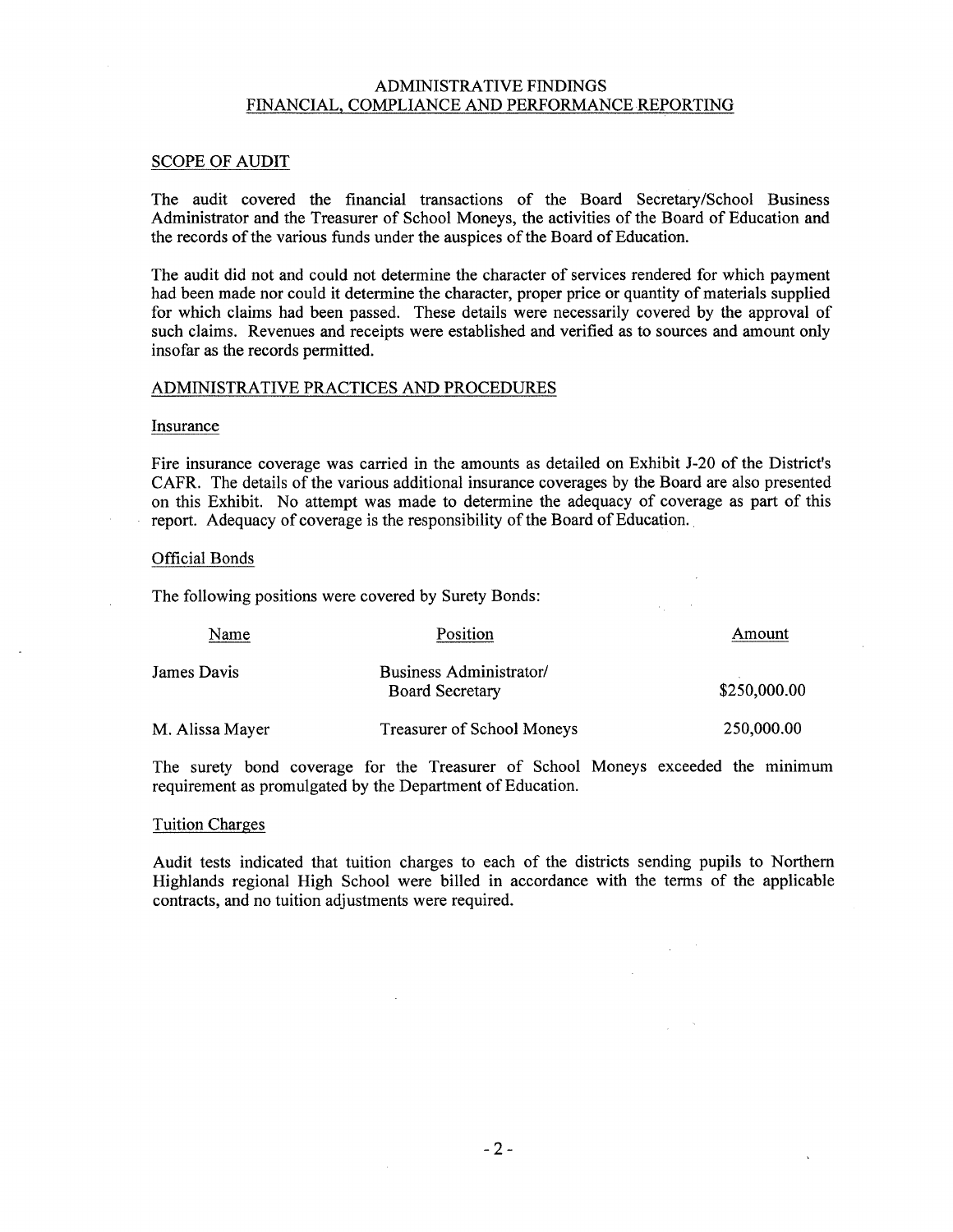# FINANCIAL PLANNING, ACCOUNTING AND REPORTING

# Examination of Claims

Claims were examined for the period under review and were found to be in good order.

## Payroll Account

The Board maintained the Net Payroll and Agency Account method for the depositing and payment of its payrolls. The net payrolls from all sources are deposited in the payroll account and all payroll deductions, together with the Board's share, are deposited to the agency account.

All payrolls were approved by the Superintendent and were certified by the President of the Board and the Board Secretary/School Business Administrator. Tests were made of these records with no exceptions noted.

Salary withholdings were promptly remitted to the proper agencies, including withholdings for employee health benefit contributions, which were transferred timely to the general fund.

Upon the completion of payroll processing and proofs thereof, transfers to the Net Payroll and Agency accounts, in amounts equal to those indicated in the payroll summary reports, are effected by electronic funds transfers.

## Reserve for Encumbrances and Accounts Payable

A review of outstanding issued purchase orders was made as of June 30, for goods not yet received or services not yet rendered. Unpaid purchase orders included in the balance of accounts payable were reviewed for propriety and to determine that goods were received and services rendered as of June 30. Tests of subsequent period disbursements did not identify any unrecorded accounts payable at year-end.

# Classification of Expenditures

The coding of expenditures was tested for proper classification in accordance with N.J.A.C. 6A:  $23-2.2(f)$  as part of our test of transactions of randomly selected expenditure items. We also reviewed the coding of all expenditures included in our compliance and single audit testing procedures. In addition to randomly selecting a test sample, our sample selection specifically targeted administrative coding classifications to determine overall reliability and compliance with N.J.A.C. 6A: 23-8.2. As a result of the procedures performed we found no discrepancies in the classification of expenditures and no additional procedures were deemed necessary to test the propriety of the expenditure classification.

## Travel

Tests were performed to determine the existence of required policy documents and the District's compliance with same with respect to the timely approval and appropriate reimbursement rates for approved travel. No exceptions were noted.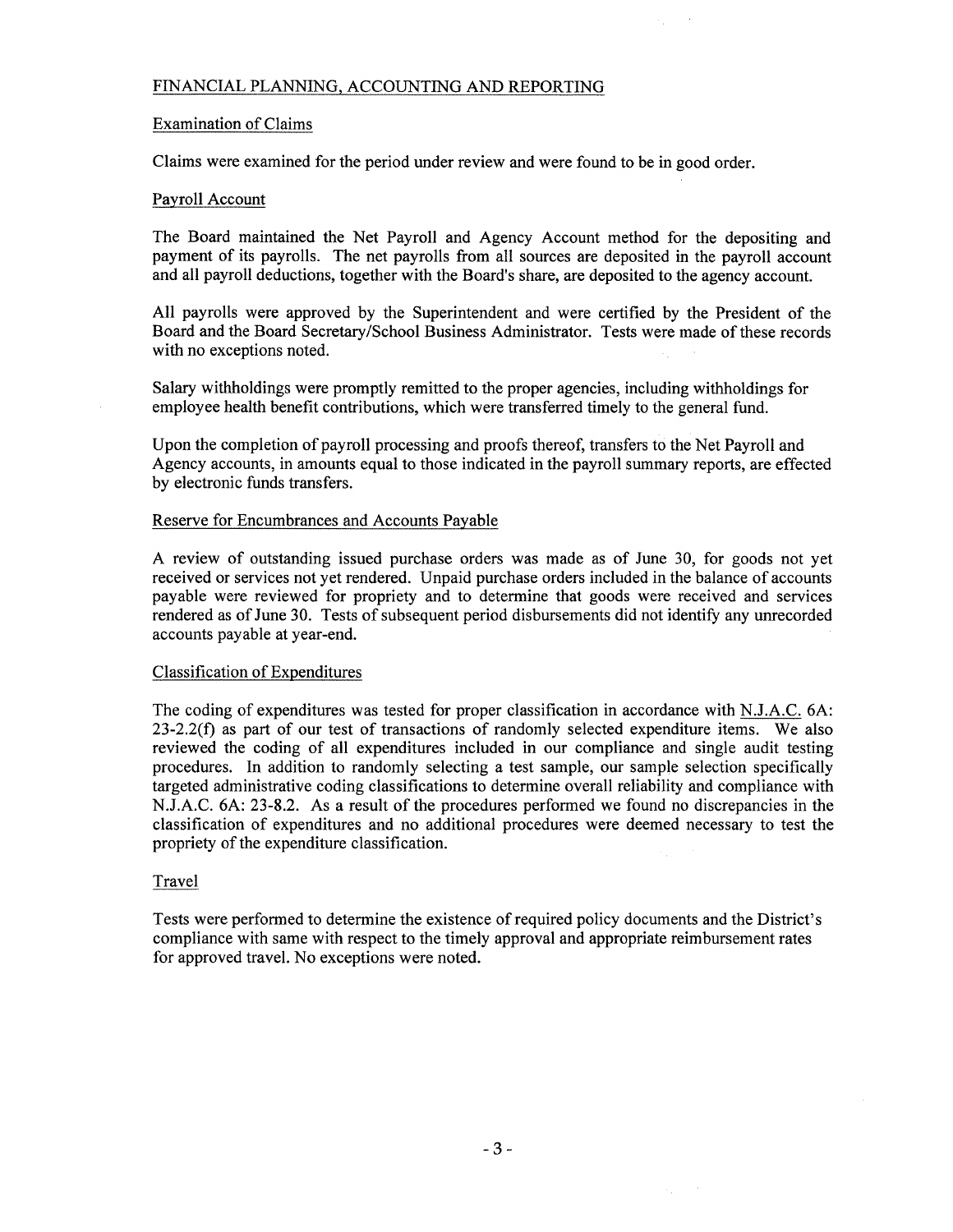# FINANCIAL PLANNING, ACCOUNTING AND REPORTING (Cont'd):

# Unemployment Compensation Insurance Trust Fund

The Board has adopted the direct reimbursement method and has established an Unemployment Compensation Insurance Trust Fund. Exhibit "H-2" sets forth the activity of this fund for the period under review. Total revenues from all sources amounted to \$55,362.34 and expenditures, which consist of reimbursements to the State of New Jersey Unemployment Insurance Fund, amounted to \$42,903.84. Funds available at June 30, 2014 pay future claims amounted to \$99,052.05.

# Investment of Idle Funds

During the year ended June 30, 2014, the Board had substantially all of its cash and cash equivalents for all of its funds and accounts in interest bearing depository accounts with The Bank of America.

Interest earnings during the year were negligible, reflective of the low interest rate environment that has existed for secure, short-term investments of idle funds. This condition was anticipated at the time the 2013-14 school budget was developed and did not cause any negative budgetary variance.

The district maintained a separate bank account with Investors Bank regarding the Capital Projects Fund as it pertained to the bond referendum for the roof project. The bank balance at year-end June 30,2014 at Investors Bank was \$2,683,885.

#### Board Secretary's Records

The minutes maintained by the Board Secretary were in good condition.

The financial and accounting records maintained by the Board Secretary were found to be in good condition.

#### General Fixed Assets

During the period under review the general fixed asset accounting and reporting system was maintained satisfactorily to provide for all the required financial information for the preparation of the statement of changes in general fixed assets. The District engaged an outside consultant to update the full physical inventory and valuation of the District's fixed assets that was performed in the prior period. Additions and deletions reported in the consultant's report match financial records maintained by the business office.

# Elementary and Secondary Education Act (E.S.E.A.)lImproving America's Schools Act (IASA) as reauthorized by the No Child Left Behind Act of 2001 (NCLB)

The E.S.E.A./NCLB financial exhibits are contained within the Special Revenue Section of the CAFR. This section of the CAFR documents the financial position pertaining to the projects under Title II of the Elementary and Secondary Education Act as amended and reauthorized.

## Other Special Federal and/or State Projects

The District's Special Projects were approved as listed on Schedule A and Schedule B located in the CAFR.

Our audit of the Federal and State funds, on a test basis, indicated that obligations and expenditures were incurred during the fiscal year or project period for which the project was approved.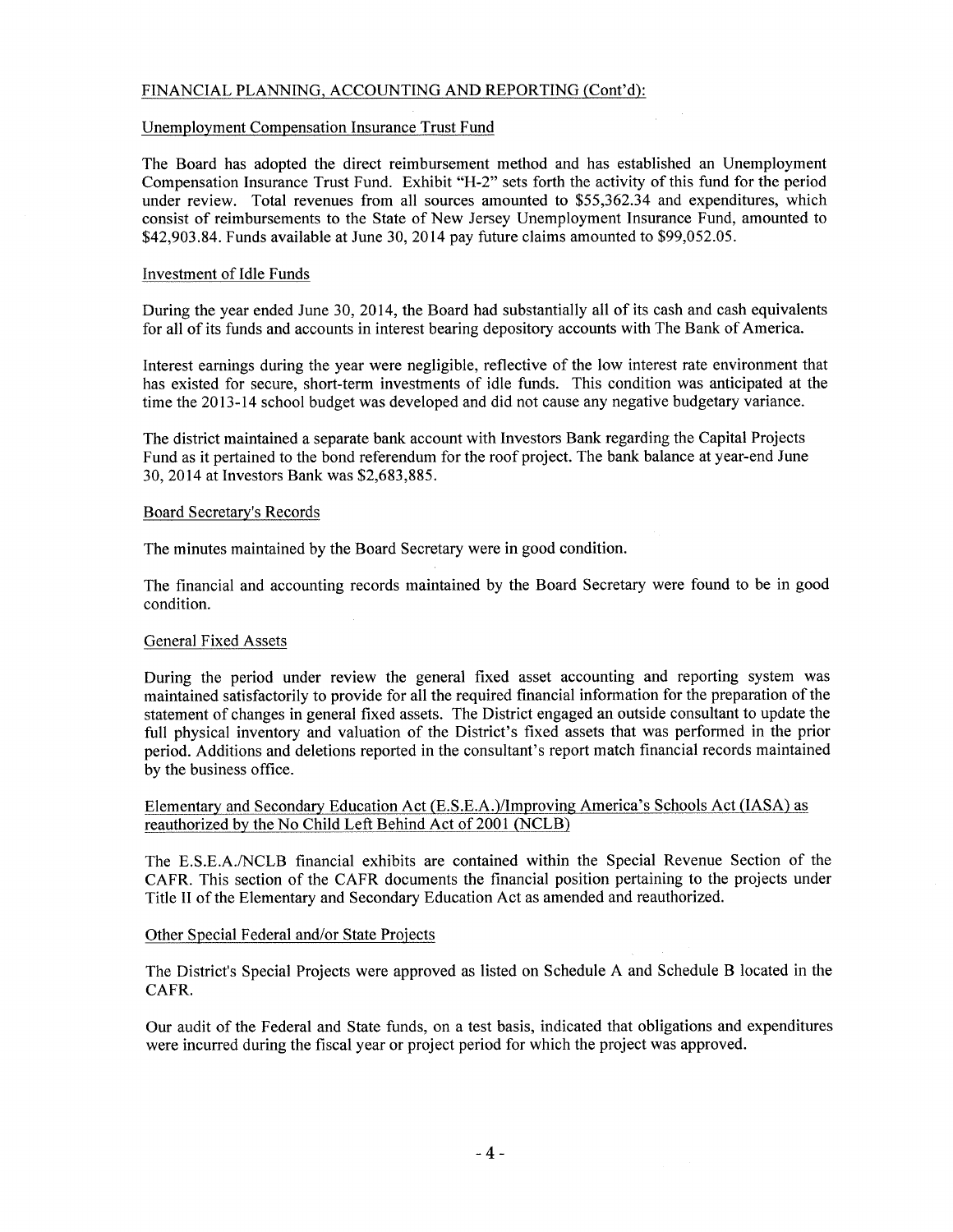# FINANCIAL PLANNING, ACCOUNTING AND REPORTING (Cont'd):

# Other Special Federal and/or State Projects (Cont'd.)

The financial exhibits are contained within the Special Revenue Section of the CAFR. This section of the CAFR documents the financial position pertaining to the aforementioned special projects.

# T.P.A.F. Reimbursement

Our audit procedures included a test of the biweekly reimbursement forms filed with the Department of Education for district employees who are members of the Teachers Pension and Annuity Fund. No exceptions were noted.

# SCHOOL PURCHASING PROGRAMS

# Contracts and Agreements Requiring Advertisement for Bids

# N.J.S.A. 18A: 18A-3 states"

"a. Any purchase, contract or agreement for the performance of any work or the furnishing or hiring of materials or supplies, the cost or price of which, together with any other sums expended or foreseeably to be expended for the performance of any work or services in connection with the same project or the furnishing of similar materials or supplies during the same fiscal year paid with or out of school funds, does not exceed the total sum of \$7,500.00 or the amount determined pursuant to subsection b. of this section, in the fiscal year or, in the case of purchases that are not annually recurring, in a period of one year may be made negotiated and awarded by a contracting agent when so authorized by resolution of the board of education without public advertising for bids and bidding therefore.

"b. Commencing January 1, 1983 and every two years thereafter, the Governor, in consultation with the Department of Treasury, shall adjust the threshold amount set forth in subsection a. of this section in direct proportion to the rise or fall of the consumer price index for all urban consumers in the New York City and the Philadelphia area as reported by the United States Department of Labor. The Governor shall notify all local school districts of the adjustment. The adjustment shall become effective on July 1, of the year in which it is reported."

N.J.S.A. 18A: 18A-4 states, "Every contract or agreement for the performance of any work or the furnishing or hiring of any materials or supplies, the cost or the contract price whereof is to be paid with or out of school funds, not included within the terms of N.J.S.A. 18A: 18A-3, shall be made and awarded only by the board of education after public advertising for bids and bidding therefore, except as is provided otherwise in this chapter or specifically by any other law. No work, materials or supplies shall be undertaken, acquired or furnished for a sum exceeding in the aggregate the amount set forth in, or calculated by the Governor pursuant to NJ.S.A. 18A: l8A-3 except by contract or agreement."

Effective July 1, 2010 and thereafter the bid thresholds in accordance with N.J.S.A. 18A: 18A-2 and 18A: 18A-3(a) are \$36,000 if the purchasing agent is qualified pursuant to subsection b. of section 9 of P.L. 1971, c. 198 (C.40A: 11-9), and \$26,000 in the absence of a Qualified Purchasing Agent. The threshold for student transportation contracts, pursuant to NJ.S.A. 18A: 39-3 is \$18,300.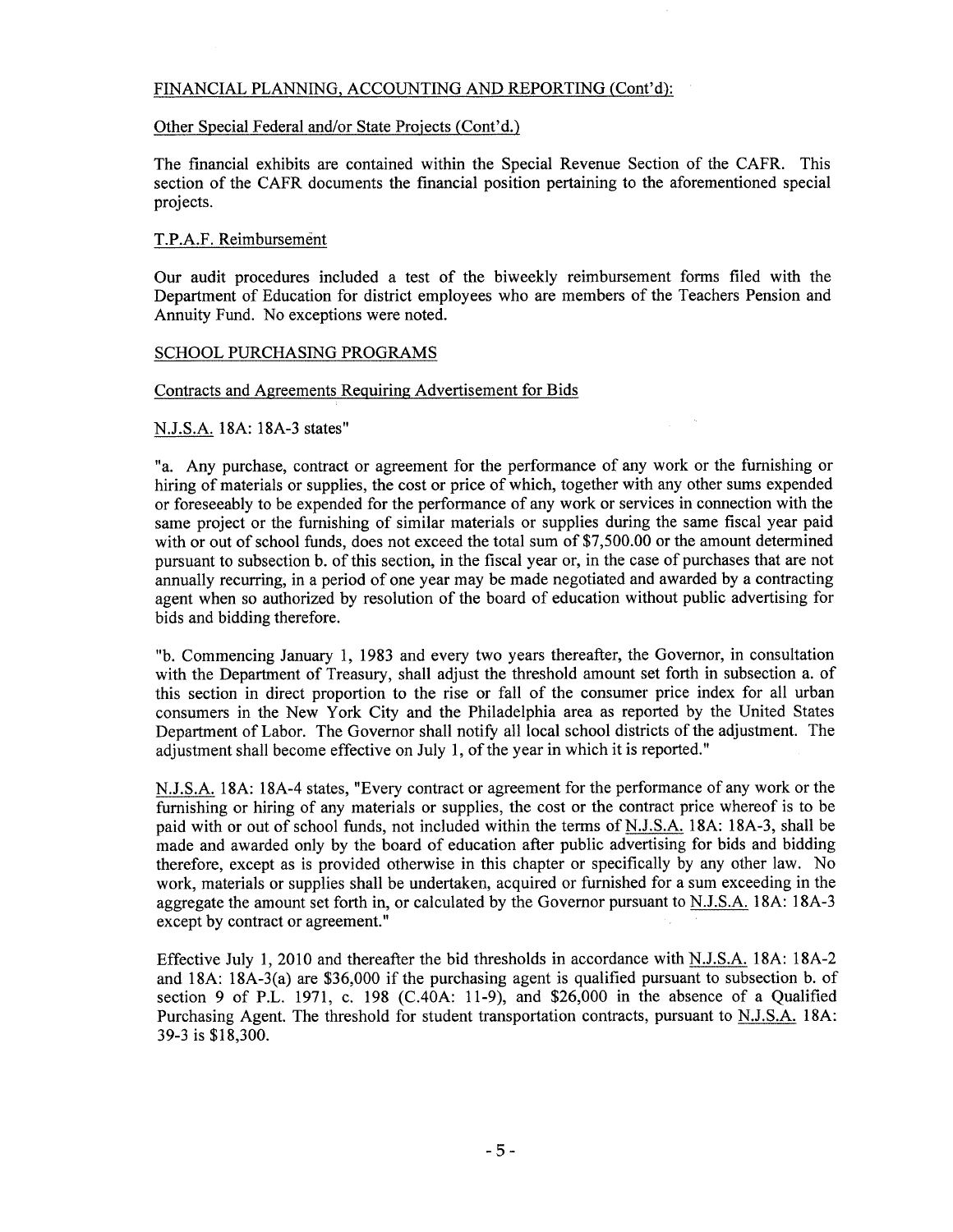# SCHOOL PURCHASING PROGRAMS (CONT'D):

# Contracts and Agreements Requiring Advertisement for Bids (Cont'd.)

The Board of Education has the responsibility of determining whether the expenditures in any category will exceed the statutory thresholds within the fiscal year. Where question arises as to whether any contract or agreement might result in violation of the statute, the Solicitor's opinion should be sought before a commitment is made.

Inasmuch as the system of records did not provide for an accumulation of payments for categories for the performance of any work or the furnishing or hiring of any materials or supplies, the results of such an accumulation could not reasonably be ascertained. Disbursements were reviewed, however, to determine whether any clear-cut violations existed.

The results of the examination indicated that no individual payments, contracts or agreements were made "for the performance of any work or the furnishing or hiring of any materials or supplies," in excess of the statutory thresholds where there had been no advertising for bids in accordance with the provision of N.J.S.A. 18A:18A-4.

Resolutions were adopted authorizing the awarding of contracts or agreements for "Professional Services" per N.J.S.A. 18A:18A-5.

The system of records did not provide for an accumulation of purchases for which the school board used contracts entered into by the State Department of Purchase and Property pursuant to Ch. 114, P.L. 1977, therefore, the extent of such purchases could not reasonably be ascertained.

Any interpretation as to possible violation of statute(s) would be in the province of the Board's solicitor.

# SCHOOL FOOD SERVICE FUND

The District does not participate in any subsidized federal or state sponsored school nutrition programs.

The District has contracted with a Food Service management Company (FSMC) and utilized the standard contract form recommended by the regulatory agency. As required by the contract, the FSMC provided a report of its internal controls under Statement on Standards for attestation Engagements No. 16 (SSAE 16). We reviewed this report (type 2) as provided by the FSMC and found it to contain a detailed description of the FSMC's internal control objectives and the relevant control processes and procedures put in place to achieve those objectives. The report provided the minimum information necessary for us to gain an understanding of the FMSC's internal control. We are required to gain this understanding in order to plan our audit of the District's Food Service Fund. The report also provided assurances, based upon testing, relating to the operating effectiveness of the controls to achieve the related control objectives included in the description throughout a period that included the most of the school year.

Audit tests of FMSC financial reports indicated that vendor invoices or approved transfer forms were available to support amounts claimed as inventory purchases and other costs, and amounts reported as sales and purchased account credits could be reconciled to amounts deposited or credited to the district bank account.

Exhibits reflecting Food Services Fund operations are included in the section entitled Enterprise Funds, Section G. Total realized operating revenues and transfers amounted to \$744,585.25 and total operating expenses amounted to \$737,950.42 resulting in net income of \$6,634.83. During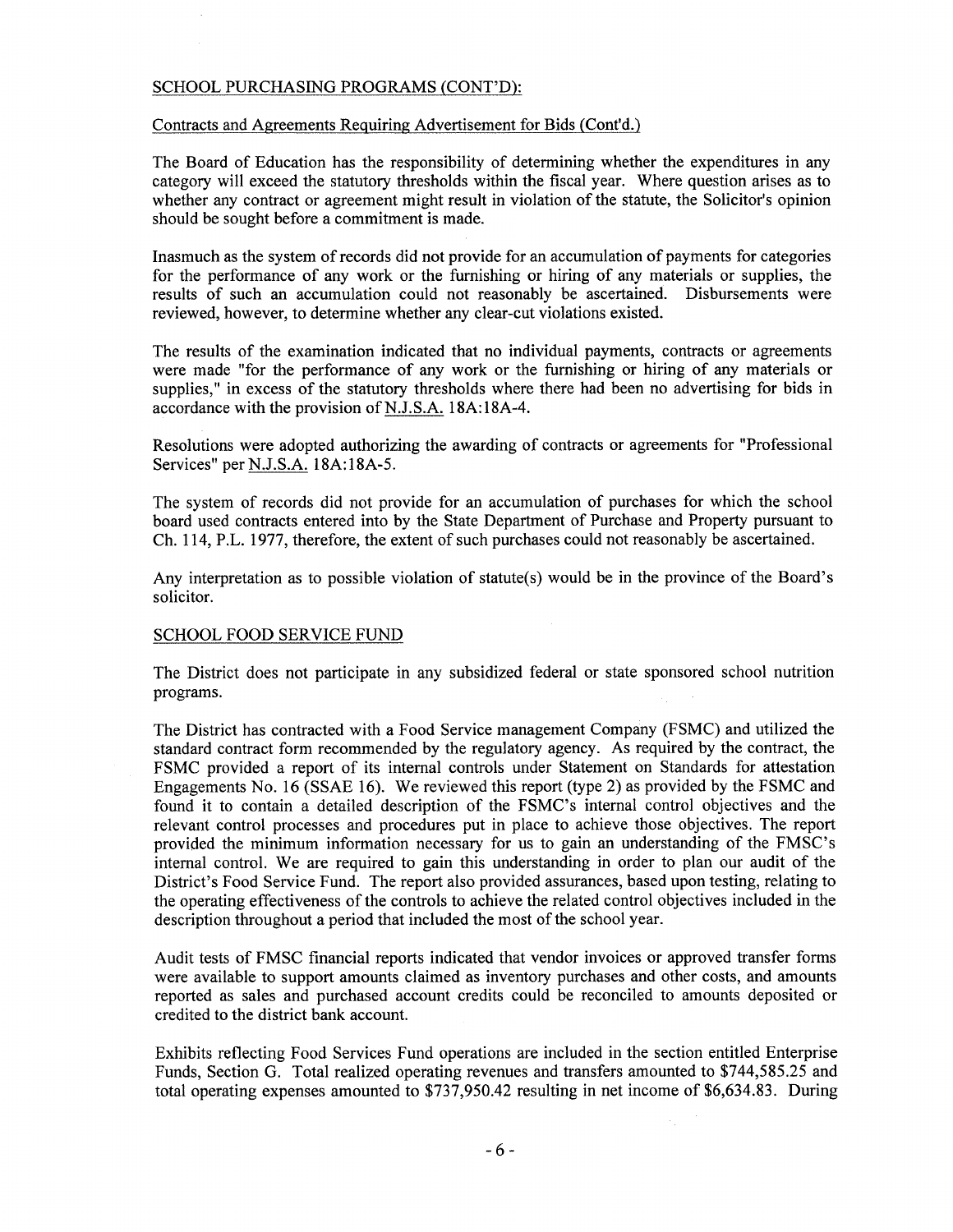the current period, the Board made an operating transfer of \$1,075 to the Food Service fund to cover the estimated federal and state funding of free and reduced price meals for students from the District.

# Student Activity Funds

The recordkeeping of the various student activities funds were reviewed for the 2013-2014 school year. The records were maintained in generally good condition.

# Application for State School Aid

Our audit procedures included tests of information reported in the October 15, 2013 Application for State School Aid (A.S.S.A.) for on-roll, private schools for the handicapped, low income, and bilingual. We also performed a review of the District procedures related to its completion. The information on the A.S.S.A. was compared to the district workpapers without exception. The information that was included on the workpapers was verified without exception. The results or our procedures are presented in the Schedule of Audited Enrollments.

The district maintained workpapers on the prescribed state forms or their equivalent.

The district has adequate written procedures for the recording of student enrollment data

## Pupil Transportation

Our procedures included a test of on-roll status reported in the 2013-14 District Report of Resident Transported Students (DRTRS). The information included on the DRTRS was verified to the DRTRS Eligibility Summary Report without exception. The results of our procedures are presented in the Schedule of Audited Enrollments.

Our procedures also included a review of transportation related contracts and purchases. Based on our review, the district complied with proper bidding procedures and award of contracts. No exceptions were noted in our review of transportation related purchases of goods and services.

# Follow-Up on Prior Years' Findings

In accordance with *Government Auditing Standards,* our procedures included a review of all prior year recommendations. As there were no recommendations contained in the prior year report, no corrective actions were required.

 $\sim$   $\sim$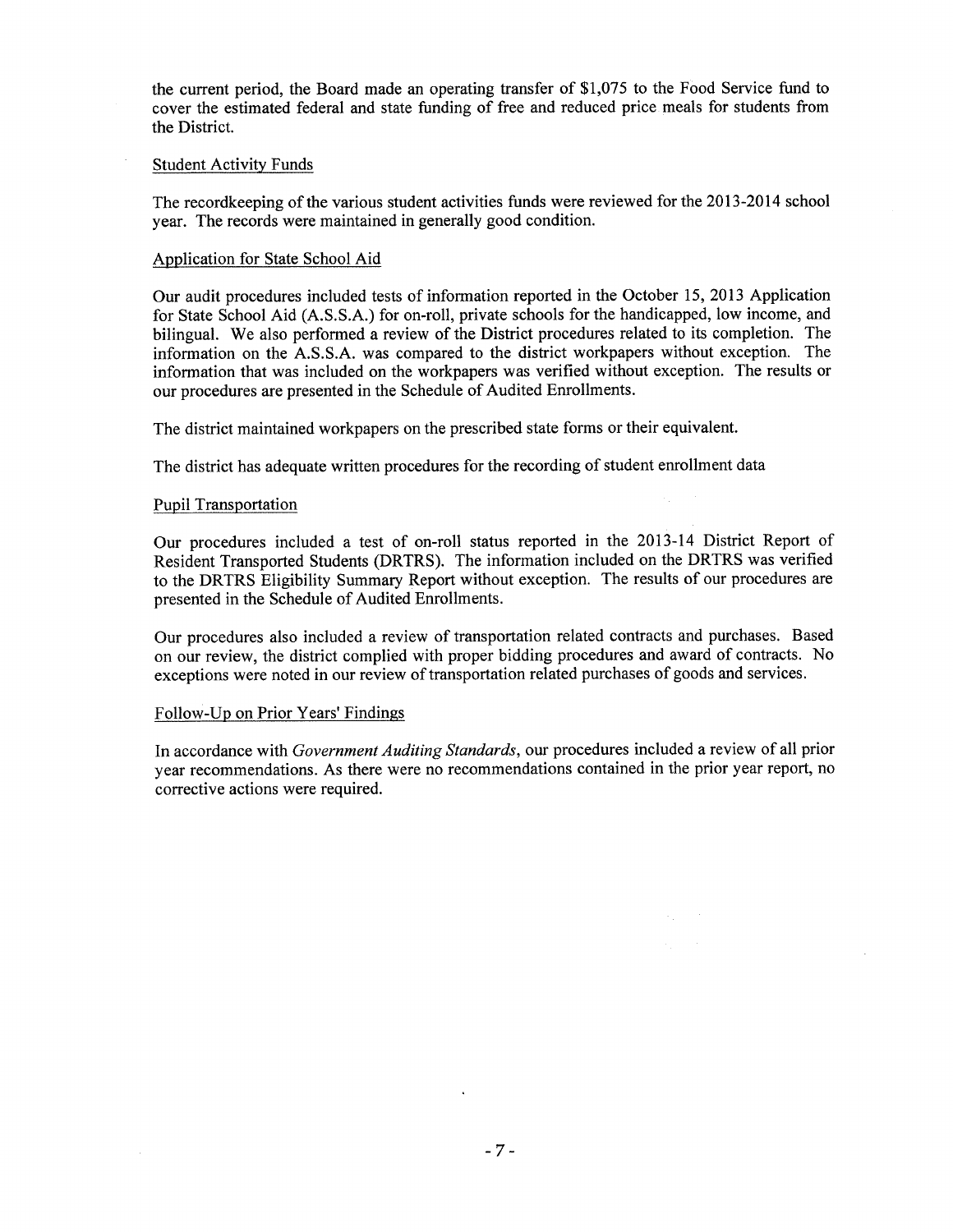# RECOMMENDATIONS

 $\sim$   $\sim$ 

# NONE

\*\*\*\*\*\*\*\*\*\*

 $\langle \sigma_{\rm L} \rangle = 0$ 

 $\langle \phi_4 \rangle = 0$  .

 $\Delta_{\rm{H}}=0.5$ 

 $\mathcal{L}_{\text{max}}$  and  $\mathcal{L}_{\text{max}}$ 

 $\mathcal{F}_{\rm{in}}$  .

 $\sim 10$ 

## ACKNOWLEDGMENT

During the course of our audit, we received the complete cooperation of all the officials of the school district, and we greatly appreciate the courtesies extended to us.

Respectfully submitted,

Hobulik: Marian, P.A.

HODULIK & MORRISON, P.A. Certified Public Accountants Public School Accountants

 $\nu_f$ 

Robert S. Morrison Certified Public Accountant Public School Accountant #871

 $\sim$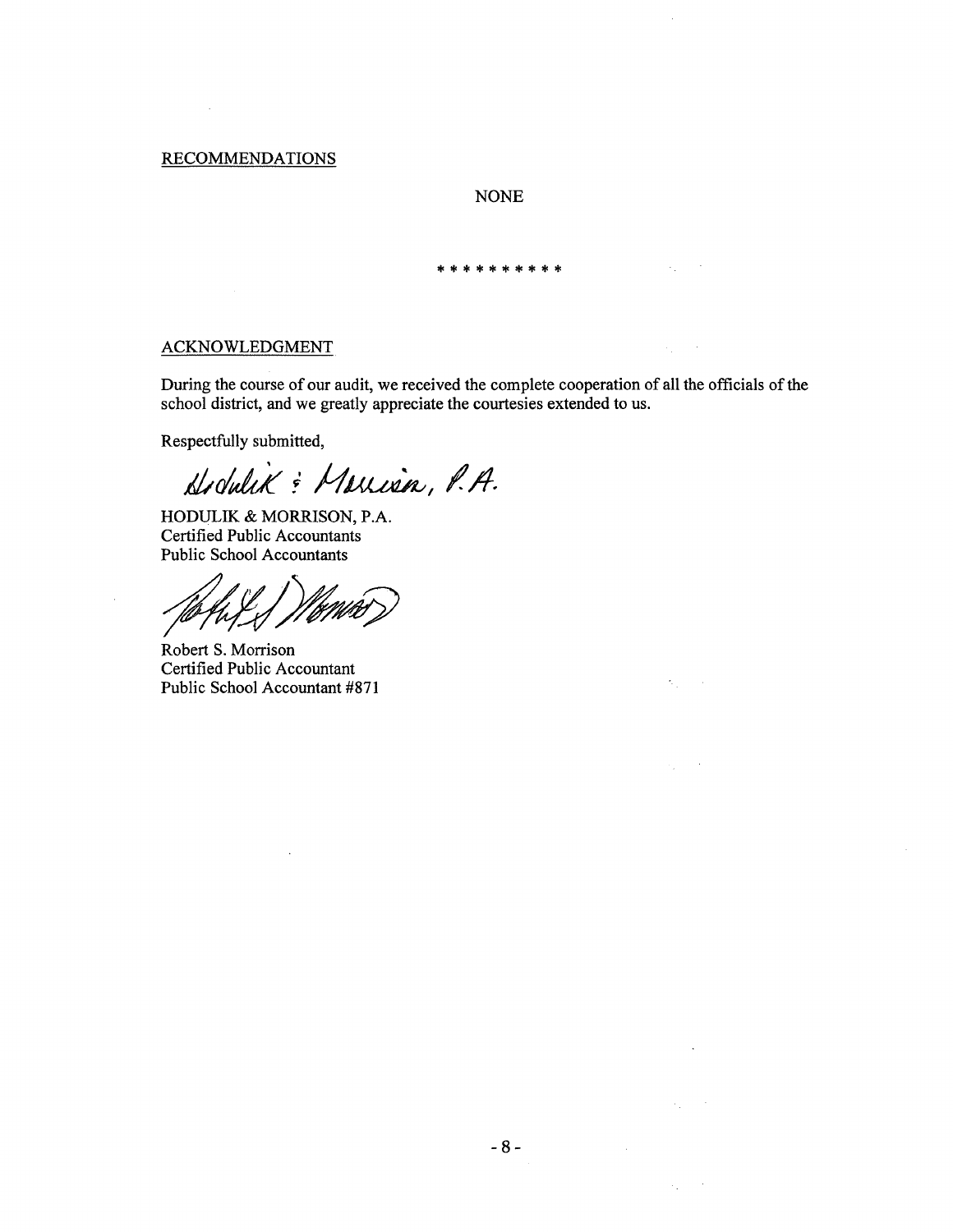#### SCHEDULE OF AUDITED ENROLLMENTS

#### NORTHERN mGHLANDS REGIONAL mGH SCHOOL DISTRICT APPLICATION FOR STATE SCHOOL AID SUMMARY ENROLLMENT AS OF OCTOBER 15. 2013

 $\mathcal{L}(\mathcal{A})$  and  $\mathcal{L}(\mathcal{A})$  . The contract of  $\mathcal{L}(\mathcal{A})$ 

|                                                                                                                                                                                                                                                                                                  | 2014-2015 Application for State School Aid |                       |                          |                                                |                          |                                                                | Sample for Verification                                |                                                     | Private Schools for Disabled                  |                                    |                    |                  |
|--------------------------------------------------------------------------------------------------------------------------------------------------------------------------------------------------------------------------------------------------------------------------------------------------|--------------------------------------------|-----------------------|--------------------------|------------------------------------------------|--------------------------|----------------------------------------------------------------|--------------------------------------------------------|-----------------------------------------------------|-----------------------------------------------|------------------------------------|--------------------|------------------|
|                                                                                                                                                                                                                                                                                                  | A.S.S.A.<br>On Roll<br>Full                | Reported on<br>Shared | Full                     | Reported on<br>Workpapers<br>On Roll<br>Shared | Errors<br>Full<br>Shared | Sample<br><b>Selected From</b><br>Workpapers<br>Shared<br>Full | Verified per<br>Registers<br>On Roll<br>Shared<br>Full | Errors per<br>Register<br>On Roll<br>Full<br>Shared | Reported on<br>A.S.S.A.<br>Private<br>Schools | Sample<br>for<br>Verifi-<br>cation | Sample<br>Verified | Sample<br>Errors |
| Half Day Preschool - 3 Years Old<br>Half Day Preschool - 4 Years Old<br>Half Day Kindergarten<br>Full Day Kindergarten<br>One<br>Two<br>Three<br>Four<br>Five<br>Six<br>Seven<br>Eight<br>Nine<br>Ten<br>Eleven<br>Twelve<br>Adult High School (15+ credits)<br>Adult High School (1-14 credits) | 291<br>307<br>315<br>273                   | 1                     | 291<br>307<br>315<br>273 | 1                                              |                          | 105<br>119<br>88<br>102                                        | 105<br>119<br>88<br>102                                |                                                     |                                               |                                    |                    |                  |
| Subtotals                                                                                                                                                                                                                                                                                        | 1,186                                      | 1                     | 1,186                    | $\mathbf{1}$                                   |                          | 414                                                            | 414                                                    |                                                     |                                               |                                    |                    |                  |
| Special Ed - Elementary<br>Special Ed - Middle School<br>Special Ed - High School<br>Sent to CSSD                                                                                                                                                                                                | 159                                        | $\mathbf{1}$          | 159                      | -1                                             |                          | 55                                                             | 55                                                     |                                                     | 15                                            | 12                                 | 12                 |                  |
| Subtotals                                                                                                                                                                                                                                                                                        | 159                                        | 1                     | 159                      | $\mathbf{1}$                                   |                          | 55                                                             | 55                                                     |                                                     | 15                                            | $12\,$                             | 12                 |                  |
|                                                                                                                                                                                                                                                                                                  | Totals 1,345                               |                       | 1,345                    |                                                |                          | $\sim$<br>469                                                  | 469                                                    |                                                     | 15                                            | 12                                 | 12                 |                  |
| Percentage Error                                                                                                                                                                                                                                                                                 |                                            |                       |                          |                                                |                          |                                                                |                                                        |                                                     |                                               |                                    |                    |                  |

 $\sim 10^7$ 

 $\sim 10^7$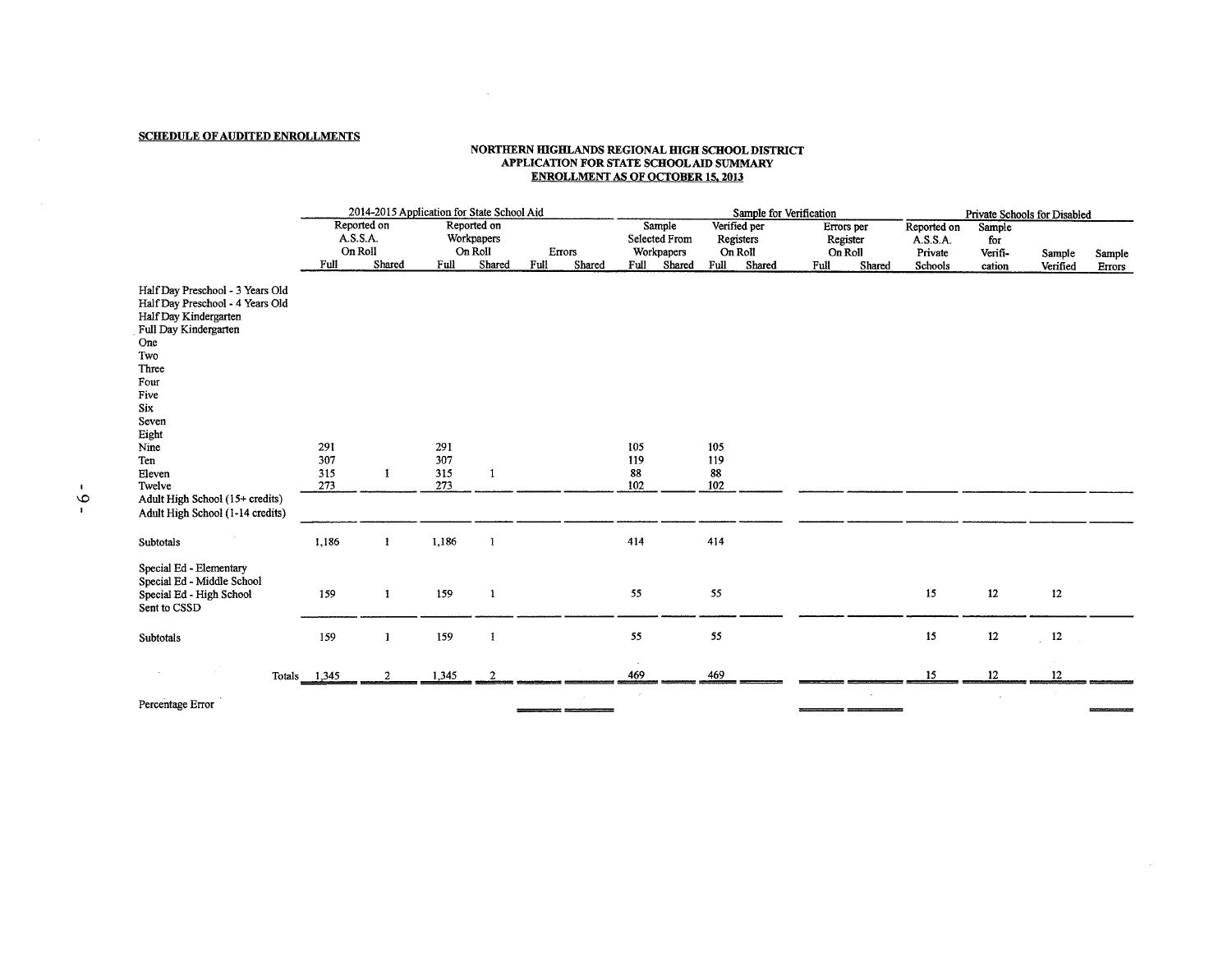#### SCHEDULE OF AUDITED ENROLLMENTS

 $\label{eq:2.1} \frac{1}{2} \int_{\mathbb{R}^3} \left| \frac{d\mu}{d\mu} \right| \, d\mu = \frac{1}{2} \int_{\mathbb{R}^3} \left| \frac{d\mu}{d\mu} \right| \, d\mu = \frac{1}{2} \int_{\mathbb{R}^3} \left| \frac{d\mu}{d\mu} \right| \, d\mu$ 

 $\mathcal{L}(\mathcal{L}(\mathcal{L}(\mathcal{L}(\mathcal{L}(\mathcal{L}(\mathcal{L}(\mathcal{L}(\mathcal{L}(\mathcal{L}(\mathcal{L}(\mathcal{L}(\mathcal{L}(\mathcal{L}(\mathcal{L}(\mathcal{L}(\mathcal{L}(\mathcal{L}(\mathcal{L}(\mathcal{L}(\mathcal{L}(\mathcal{L}(\mathcal{L}(\mathcal{L}(\mathcal{L}(\mathcal{L}(\mathcal{L}(\mathcal{L}(\mathcal{L}(\mathcal{L}(\mathcal{L}(\mathcal{L}(\mathcal{L}(\mathcal{L}(\mathcal{L}(\mathcal{L}(\mathcal{$ 

 $\sim 10^7$ 

# NORTHERN HIGHLANDS REGIONAL HIGH SCHOOL DISTRICTION FOR STATE SCHOOL AID SUMMARY<br>ENROLLMENT AS OF OCTOBER 15, 2013

 $\mathcal{L}^{\text{max}}_{\text{max}}$  and  $\mathcal{L}^{\text{max}}_{\text{max}}$ 

 $\sim 10^7$ 

|                                                                                                                            |                                                                                                     | Low Income                                                |                |                      |          |                                       | Sample for Verification                       |                                                    |                                                                                                                            | Resident LEP Low Income                           |                                    |        | Sample for Verification                                                   |        |
|----------------------------------------------------------------------------------------------------------------------------|-----------------------------------------------------------------------------------------------------|-----------------------------------------------------------|----------------|----------------------|----------|---------------------------------------|-----------------------------------------------|----------------------------------------------------|----------------------------------------------------------------------------------------------------------------------------|---------------------------------------------------|------------------------------------|--------|---------------------------------------------------------------------------|--------|
|                                                                                                                            | A.S.S.A.<br>As Low<br>Income                                                                        | Reported on Reported on<br>Workpapers<br>As Low<br>Income | Errors         |                      |          | Sample<br>Selected From<br>Workpapers | Verified to<br>Application<br>And<br>Register | Sample<br>Errors                                   | Reported on<br>A.S.S.A. as<br>LEP low<br>Income                                                                            | Reported on<br>Workpapers<br>as LEP low<br>Income | Errors                             | Sample | Verified to<br>Selected from Test Score<br>Workpapers and Register Errors | Sample |
| Kindergarten<br>One<br>Two<br>Three<br>Four<br>Five<br>Six<br>Seven<br>Eight<br>Nine<br>Ten<br>Eleven                      | $\boldsymbol{2}$<br>$\mathbf{2}% =\mathbf{1}_{B}\left( \mathbf{1}_{B}\right) ^{\ast}\mathbf{1}_{B}$ | 2<br>$\overline{2}$                                       |                |                      |          | $\overline{2}$<br>$\overline{z}$      | $\boldsymbol{2}$<br>$\overline{c}$            |                                                    |                                                                                                                            |                                                   |                                    |        |                                                                           |        |
| Twelve                                                                                                                     |                                                                                                     | $\mathbf{1}$                                              |                |                      |          |                                       |                                               |                                                    |                                                                                                                            |                                                   |                                    |        |                                                                           |        |
| Subtotals                                                                                                                  | 5                                                                                                   | 5                                                         |                |                      |          | 5                                     | $\overline{5}$                                |                                                    |                                                                                                                            |                                                   |                                    |        |                                                                           |        |
| Special Ed - Elementary<br>Special Ed - Middle<br>Special Ed - High                                                        |                                                                                                     |                                                           |                |                      |          |                                       |                                               |                                                    |                                                                                                                            |                                                   |                                    |        |                                                                           |        |
| Subtotals                                                                                                                  |                                                                                                     |                                                           |                |                      |          |                                       |                                               |                                                    |                                                                                                                            |                                                   |                                    |        |                                                                           |        |
| Co. Voc. - Regular<br>Co. Voc. Ft. Post Sec                                                                                |                                                                                                     |                                                           |                |                      |          |                                       |                                               |                                                    |                                                                                                                            |                                                   |                                    |        |                                                                           |        |
| Totals                                                                                                                     | -5                                                                                                  | 5                                                         |                |                      |          |                                       | $\sim$                                        |                                                    |                                                                                                                            |                                                   |                                    |        |                                                                           |        |
| Percentage Error                                                                                                           |                                                                                                     |                                                           |                |                      |          |                                       |                                               |                                                    |                                                                                                                            |                                                   |                                    |        |                                                                           |        |
|                                                                                                                            |                                                                                                     |                                                           | Transportation |                      |          |                                       |                                               |                                                    |                                                                                                                            |                                                   |                                    |        |                                                                           |        |
|                                                                                                                            | <b>DOE</b>                                                                                          | Reported on Reported on<br>DRTRS by DRTRS by<br>District  | Errors         | Tested               | Verified | Errors                                | k.                                            |                                                    |                                                                                                                            |                                                   |                                    |        |                                                                           |        |
| Reg. - Public Schools (col. 1)<br>Reg - Special Ed. (col.4)<br>Transported - Non-Public (col. 3)<br>Special Needs (col. 6) | 512<br>76<br>58<br>26                                                                               | 512<br>76<br>58<br>26                                     |                | 177<br>26<br>20<br>9 | 20<br>9  | 177<br>26<br>0<br>$\mathbf 0$         |                                               | Spec Avg. Mileage - Special Ed. With Special Needs | Reg. Avg. Mileage - Regular Inc. Grade PK students (Part A)<br>Reg. Avg. Mileage - Regular Exc. Grade PK students (Part B) | Reported<br>5.8<br>5.8<br>12.6                    | Recalculated<br>5.9<br>5.9<br>12.6 |        |                                                                           |        |
|                                                                                                                            | Totals 671                                                                                          | 671                                                       |                | 232                  | 29       | 203                                   |                                               |                                                    |                                                                                                                            |                                                   |                                    |        |                                                                           |        |
| Percentage Error                                                                                                           |                                                                                                     |                                                           |                |                      |          | 87.5%                                 |                                               |                                                    |                                                                                                                            |                                                   |                                    |        |                                                                           |        |

 $\mathcal{L}^{\text{max}}_{\text{max}}$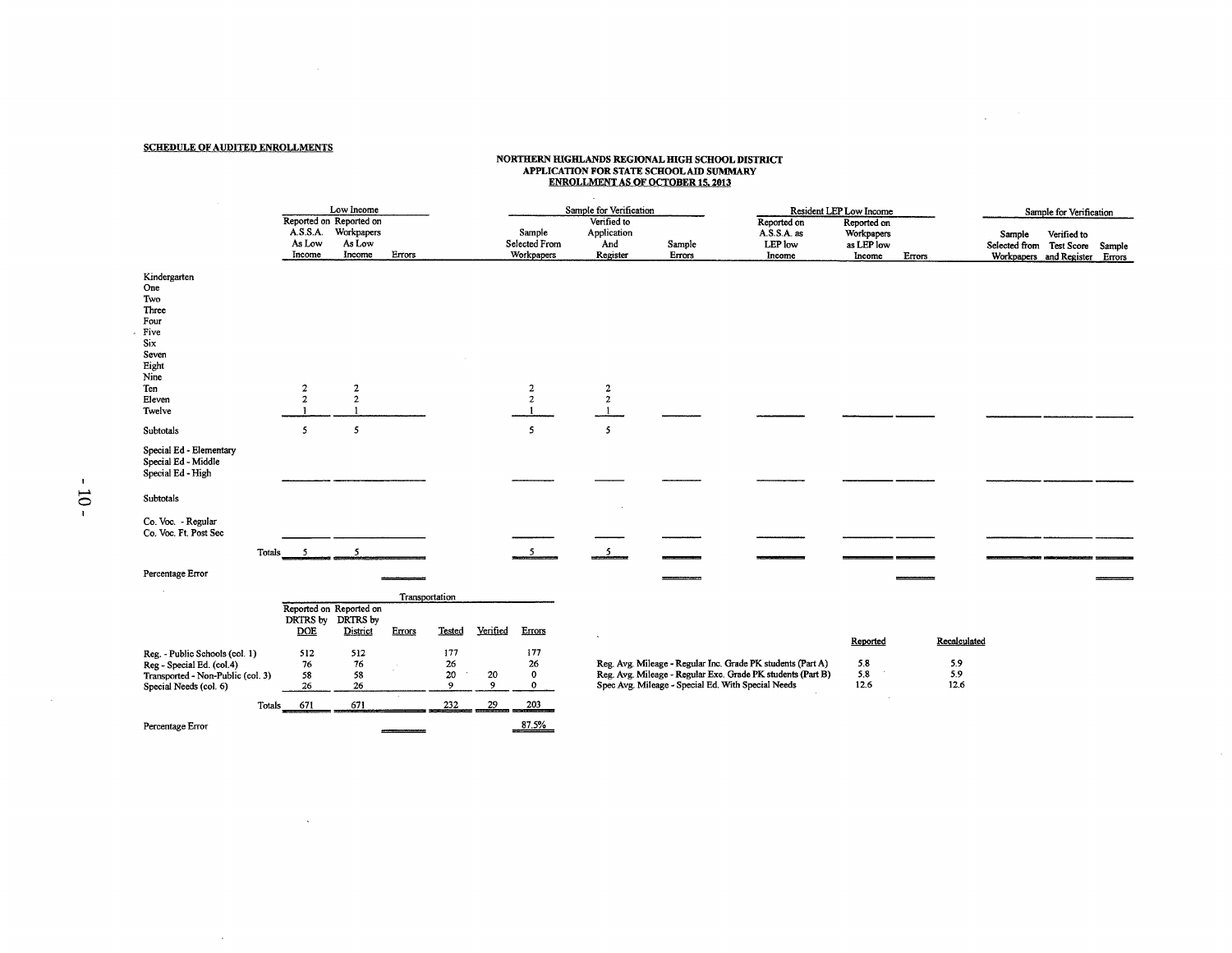# EXCESS SURPLUS CALCULATION

# SECTION 1 - REGULAR DISTRICT

# A. 2% Calculation of Excess Surplus

| 2013-2014 Total General Fund Expenditures per the CAFR "C-1"<br>Increased by Applicable Operating Transfers:<br>Transfer from Capital Outlay to Capital Projects Fund<br>Transfer from Capital Reserve to Capital Projects Fund<br>Transfer from General Fund to SFR for Pre-K Regular<br>Transfer from General Fund to SFR for Pre-K Inclusion                                                                                                                                                                | \$<br>\$<br>\$<br>\$ | $$27,079,251.54$ (B)<br>$0.00$ (Bla)<br>$315,000.00$ (B1b)<br>$0.00$ (B1c)<br>$0.00$ (B1d)            |              |                                         |  |
|----------------------------------------------------------------------------------------------------------------------------------------------------------------------------------------------------------------------------------------------------------------------------------------------------------------------------------------------------------------------------------------------------------------------------------------------------------------------------------------------------------------|----------------------|-------------------------------------------------------------------------------------------------------|--------------|-----------------------------------------|--|
| Decreased by:<br>On-Behalf TPAF Pension & Social Security<br>Assets Acquired Under Capital Leases                                                                                                                                                                                                                                                                                                                                                                                                              |                      | 2,071,619.62 (B2a)<br>$0.00$ (B2b)                                                                    |              |                                         |  |
| Adjusted 2013-14 General Fund Expenditures<br>$[(B)+(B1s)-B2s)]$                                                                                                                                                                                                                                                                                                                                                                                                                                               |                      | 25,322,631.92 (B3)                                                                                    |              |                                         |  |
| 2% of Adjusted 2013-2014 General Fund Expenditures<br>[(B3) times .02]<br>Enter Greater of (B4) or \$250,000<br>Increased by: Allowable Adjustment*                                                                                                                                                                                                                                                                                                                                                            | \$<br>\$             | 506,452.64 (B4))<br>506,452.64 (B5)<br>194,098.00 (K)                                                 |              |                                         |  |
| Maximum Unassigned/Undesignated-Unreserved Fund Balance [(B5)+(K)]<br><b>SECTION 2</b>                                                                                                                                                                                                                                                                                                                                                                                                                         |                      |                                                                                                       | \$           | 700,550.64 (M)                          |  |
| Total General Fund - Fund Balances @ 6/30/13<br>(Per CAFR Budgetary Comparison schedule/statement)<br>Decreased by:<br><b>Reserve for Encumbrances</b><br>Legally Restricted -Designated for Subsequent Year's<br>Expenditures<br>Excess Surplus - Designated for Subsequent Year's<br>Expenditures **<br>Other Reserved Fund Balances****<br>Assigned Unreserved Fund Balance - Designated<br>for Subsequent Year's Expenditures<br>Total Unreserved/Undesignated Fund Balance [(C)-(C1)-(C2)-(C3)-(C4)-(C5)] | \$<br>S<br>\$<br>S.  | $6,165,102.30$ (C)<br>$681,045.61$ (C1)<br>$\mathbb{S}$<br>$1,093,991.67$ (C3)<br>$2,543,043.80$ (C4) | (C2)<br>(C5) | $$1,847,021.22$ (U1)                    |  |
| <b>SECTION 3</b><br>Restricted Fund Balance-Excess Surplus ***((U1-(M)) If negative enter -0-<br><b>Recapitulation of Excess Surplus as of June 30, 2014</b>                                                                                                                                                                                                                                                                                                                                                   |                      |                                                                                                       | \$           | $1,146,470.58$ (E)                      |  |
| Reserved Excess Surplus-Designated for Subsequent Year's<br>Expenditures**<br>Reserved Excess Surplus***(E)                                                                                                                                                                                                                                                                                                                                                                                                    |                      |                                                                                                       | S<br>S       | 1,093,991.67 (C3)<br>$1,146,470.58$ (E) |  |

Total Excess Surplus [(C3) +(E)]

*\$ 2,240A62.25* (D)

 $\mathcal{A}_{\mathcal{A}}$ 

 $\hat{\mathcal{A}}$